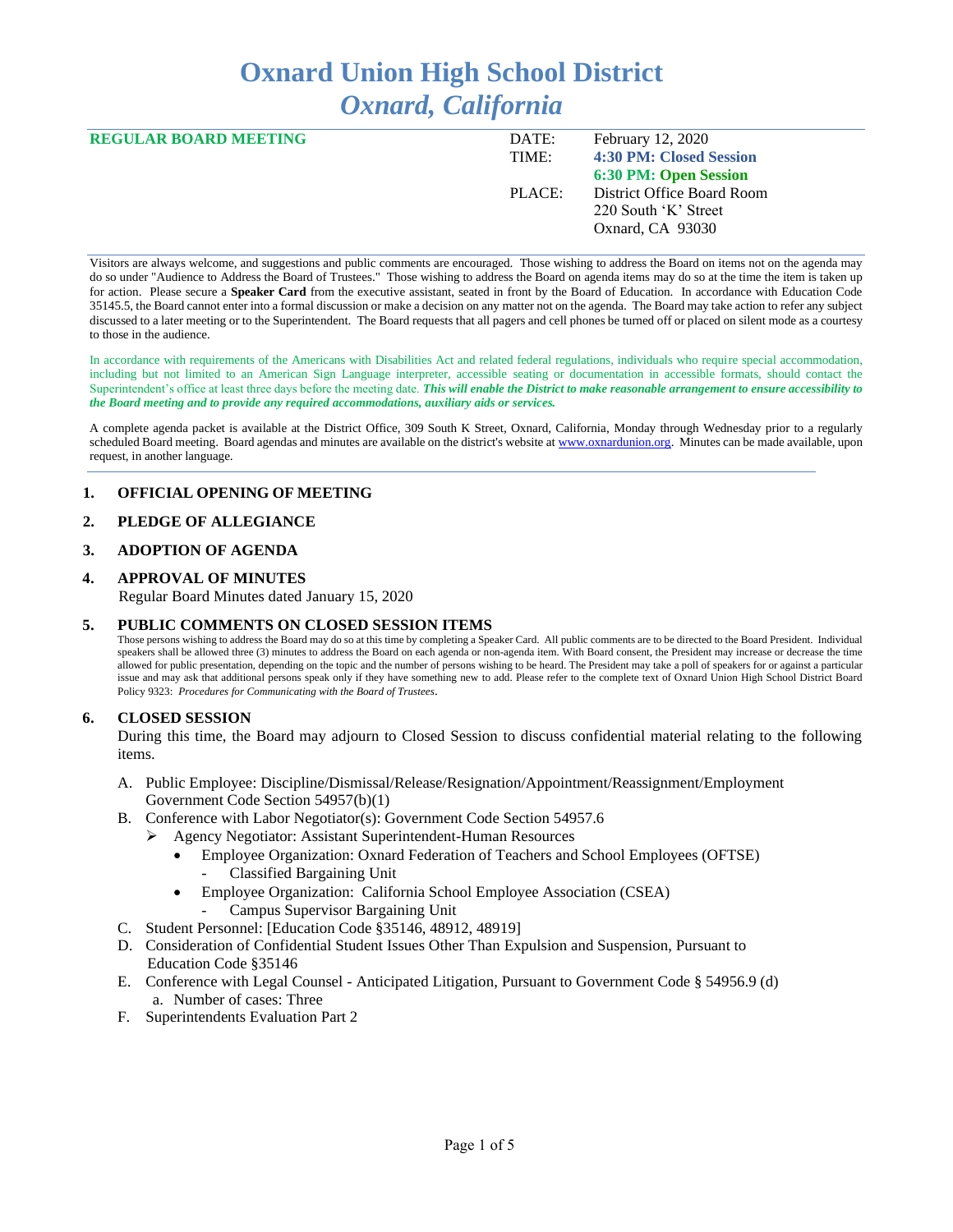Board Meeting Agenda February 12, 2020

### G. Conference with Real Property Negotiator (Govt. Code § 54956.8)

PROPERTY: Multiple District-owned parcels, including: (1) South of Oxnard High School, APN 183-0- 030-180; (2) District Office Campus, 220, 309, and 315 South K Street, Oxnard, CA, APNs 202-0-010-630 & -740; (3) Hueneme Road Adult School, 527 W Hueneme Road, Oxnard, CA, APN 222-0-082-625; (4) 280 and 300 Skyway Drive, Camarillo, CA, APN 230-0-130-105; and (5) 15 Stearman Street, Camarillo, CA, APN 230-0-130-115 AGENCY NEGOTIATOR: Jeff Weinstein, Assistant Superintendent Business Services and Dr. Joel Kirschenstein, Consultant Sage Realty Group Inc. NEGOTIATING PARTIES: To be determined UNDER NEGOTIATION: Price and terms of payment

## **7. RECONVENE IN PUBLIC: REPORT ON CLOSED SESSION ACTION**

## **8. RECOGNITION**

- ➢ Outstanding Student Award Rancho Campana High School
- ➢ Measure H Citizen's Oversight Bond Committee

#### **9. ACTION**

**A.** Consideration of Acceptance of June 30, 2019 General Obligation Bonds (Measure H) Financial and Performance Audits Report

#### **10. PUBLIC COMMENTS TO ADDRESS THE BOARD OF TRUSTEES**

Those persons wishing to address the Board may do so at this time by completing a Speaker Card. All public comments are to be directed to the Board President. Individual speakers shall be allowed three (3) minutes to address the Board on each agenda or non-agenda item. With Board consent, the President may increase or decrease the time allowed for public presentation, depending on the topic and the number of persons wishing to be heard. The President may take a poll of speakers for or against a particular issue and may ask that additional persons speak only if they have something new to add. Please refer to the complete text of Oxnard Union High School District Board Policy 9323: *Procedures for Communicating with the Board of Trustees.*

## **11. SUPERINTENDENT'S REPORT**

## **12. STUDENT REPRESENTATIVE TO THE BOARD – ANTHONY FARFAN**

## **13. CONSENT CALENDAR**

#### **Business Services**

- **A.** Consideration of Approval of Purchase Orders and Direct Pays, January 3-31, 2020
- **B.** Consideration of Approval of Donations January 7 February 4, 2020
- **C.** Consideration of Approval of Contract Change Order #3 to Ardalan Construction for Replacing the OHS In-Pool Lighting with LED
- **D.** Consideration of Approval of Contract Change Order #4 to Ardalan Construction for Retrofitting the OHS One Meter Diving Board
- **E.** Consideration of Approval of Contract Award to Flewelling & Moody Architects to Provide Architectural Design Services for Career Technical Education OHS Mechatronics Lab
- **F.** Consideration of Approval of Contract Award to Sports Facilities Group to Retrofit ACHS Gymnasium Basketball Backboards
- **G.** Consideration of Approval of Contract Award to Allen Electric Company to Provide Power to Surplus ROTC Storage Relocatable at HHS
- **H.** Consideration of Approval of Contract Award to Fence Factory to Replace Swimming Pool Fencing at Rio Mesa HS
- **I.** Consideration of Approval of Contract Award to California Electric Company for New Fire Hydrant to Support Relocatable Classroom Installations at ACHS
- **J.** Consideration of Approval of Contract Award to California Electric Company to Provide Power to Surplus Relocatable T1 at ACHS
- **K.** Consideration of Approval of Contract Renewal with Monarch Photography for Yearbooks and Identification Cards, District-Wide
- **L.** Consideration of Approval of the Disposal of Surplus Asset Items, October 16, 2019 February 11, 2020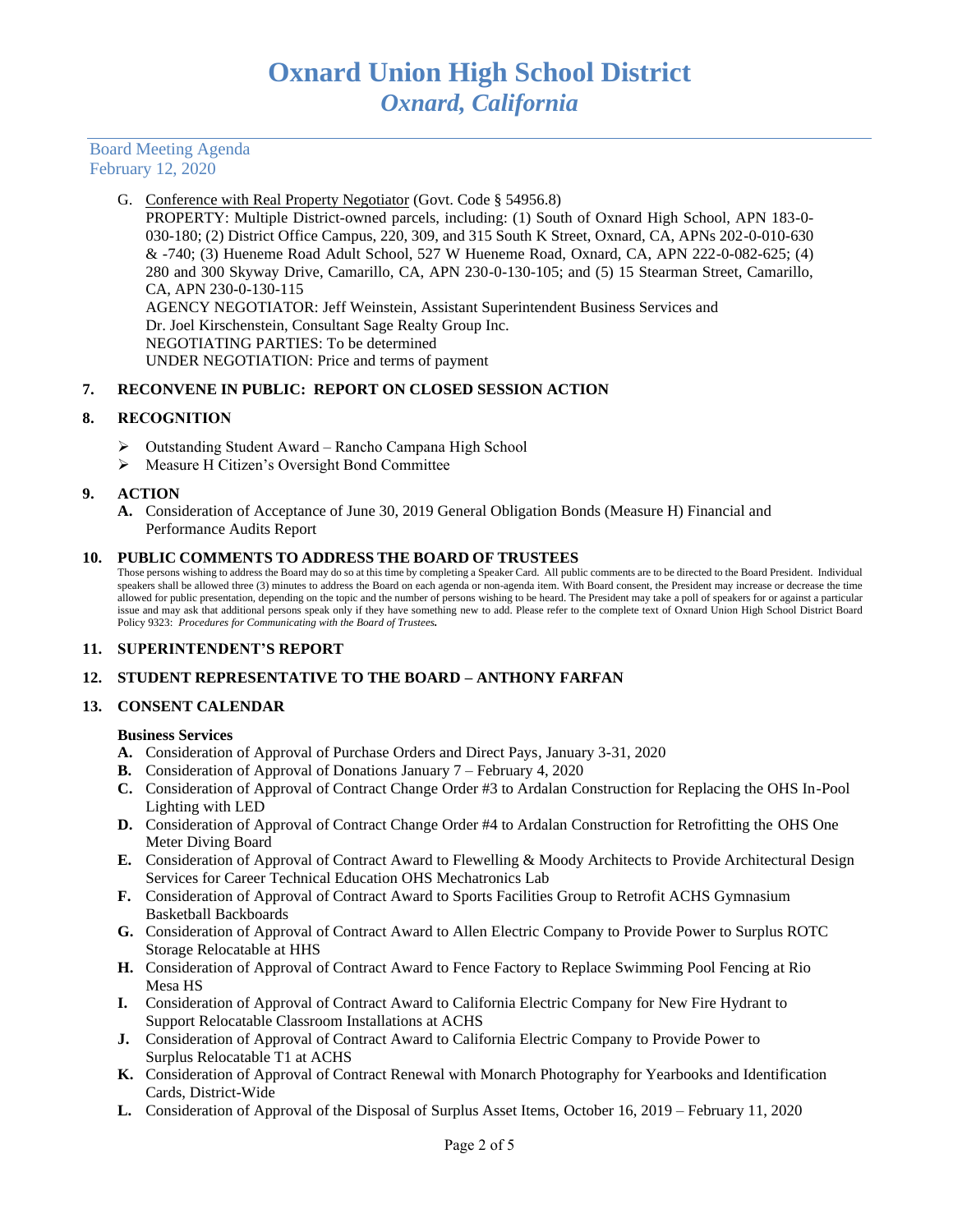#### Board Meeting Agenda February 12, 2020

- **M.** Consideration of Approval of Contractor California Electric Company to Perform Initial Grading to Accommodate Staging Area
- **N.** Consideration of Approval of Raptor Visitor Management System Implementation at All Remaining School Sites
- **O.** Consideration of Approval of Contractor Sea Clear Pools to Repair Underwater Lights at ACHS, RMHS and HHS
- **P.** Consideration of Approval of Contract Award to Architecture for Education for Architectural Services for New Swimming Pools at CIHS and PHS
- **Q.** Consideration of Approval of Contract Award to Hopkins Groundwater Consultants for Design Services for RMHS Well #2 Rehabilitation and Upgrade
- **R.** Consideration of Approval of Contract Award to Twining, Inc. for Special Inspection and Testing for ACHS, HHS and PHS Stadium Playfield Retrofit Projects
- **S.** Consideration of Approval of Contract Award to Mark Hawkins Inspection for DSA Project Inspector Services for Lobby Security Improvements at OHS and PHS
- **T.** Consideration of Approval of Contract Change Order #1 to KBZ Architects to Redo the ACHS Administration Building Lobby Entry Design
- **U.** Consideration of Approval of Contract Award to California Electric Company to Replace Three Light Poles at **ACHS**
- **V.** Consideration of Approval of Contract Change Order #1 to G2K Construction for HHS Hazardous Material Abatement
- **W.** Consideration of Approval of Contract Change Order #2 to KBZ Architects to Assist OUHSD to Design Systems Furniture for the Lobby Entrances at OHS and PHS
- **X.** Consideration of Approval of Contract Change Order #2 to G2K Construction for HHS and CIHS Hazardous Material Abatement
- **Y.** Consideration of Approval of a New Clerical III Position for Adult School
- **Z.** Consideration of Approval of a New Campus Supervisor Position at Rancho Campana High School

# **Educational Services**

- **AA.** Consideration of Approval of Non -Public Schools (NPS) Placements, According to the Students' IEP Teams and the Director of Special Education
- **BB.** Consideration of Approval Adult Education Course Approval (A-22): Including a New Course in Introduction to Health Careers
- **CC.** Consideration of Approval of Out of State/Country Field Trips: ACHS and PHS Dance Teams to Las Vegas, NV Feb 22, 2020 - Feb 23, 2020 JAMZ National Dance Competition
- **DD.** Consideration of Approval of 2019-20 Mid-Term Graduates
- **EE.** Consideration of Approval of New/Revised Course Proposal: IB Math Applications & Interpretation SL, Ethnic Studies (CP), Honors Biology of the Living Earth, Marine Biology (CP), Astronomy & Space Science (CP), Physics of the Universe (CP), Academic Decathlon College (CP), Honors Academic Decathlon, [World Music \(CP\),](https://docs.google.com/document/d/143jUlg1ud5H4xzTAfTaTYr1Xp-e457xLbfFs0I5PkUI/edit?usp=sharing) 21<sup>st</sup> [Century Skills for the Biliterate Student \(CP\),](https://docs.google.com/document/d/1dIqgCp9DnfsKXM4Q-xMGeprebdieBQo9sv8XG-hFNSM/edit?usp=sharing) [Honors Engineering,](https://drive.google.com/file/d/0Bxk2pswAJGNrZWR0ODdqbkpHQU9TeS1UcmxDbS1tb3hpV1Uw/view?usp=sharing) [Comedy/Improv CTE \(CP\),](https://drive.google.com/file/d/0Bxk2pswAJGNrMGNNWW1YVmVjblNDVWtGa2s4aEN0MkRZeFo4/view?usp=sharing) Advanced Theatre Production CTE (CP), [Theatre Arts CTE \(CP\),](https://drive.google.com/file/d/1PQH9fZBT9jwZklxFRNq-MuedfuGZUFyi/view?usp=sharing) [Stagecraft](https://drive.google.com/file/d/1PDjDBSvTKT16Pi2G2P6P-MYKqmpOCpT6/view?usp=sharing)  [CTE \(CP\),](https://drive.google.com/file/d/1PDjDBSvTKT16Pi2G2P6P-MYKqmpOCpT6/view?usp=sharing) [Advanced Stagecraft CTE \(CP\),](https://drive.google.com/file/d/1YUOil2rrwqysXehZ_dAJFP_hSY1ikMi_/view?usp=sharing) [Video & Film CTE \(CP\),](https://drive.google.com/file/d/0Bxk2pswAJGNrVFFtbXpvVVBHbjFHN21yZElQMmpzeTJHQ25v/view?usp=sharing) Honors Advanced Video & Film CTE, Honors Advanced Culinary Fundamentals, Cultural Cuisine CA (CP), [Culinary Lab Assistant \(CP\),](https://drive.google.com/open?id=0Bxk2pswAJGNrTlpObXpwa0VFUzZVdkhUUVFYZ0lmSnVMaWxN) Honors Culinary Arts & Restaurant Management CA, [California Natural Resources I \(](https://drive.google.com/file/d/0Bxk2pswAJGNra0JzU3JBYmh0ODhkaWFMbUVzSkZ2aE0xZkJj/view?usp=sharing)CP), [California](https://drive.google.com/file/d/0Bxk2pswAJGNra0JzU3JBYmh0ODhkaWFMbUVzSkZ2aE0xZkJj/view?usp=sharing)  [Natural Resources II \(](https://drive.google.com/file/d/0Bxk2pswAJGNra0JzU3JBYmh0ODhkaWFMbUVzSkZ2aE0xZkJj/view?usp=sharing)CP), [Health Careers CTE \(CP\),](https://drive.google.com/file/d/0Bxk2pswAJGNrY3pQbDlFZVg0bHQwY0M0aTZMZ2lkREpLVE9J/view?usp=sharing) [Digital Broadcasting \(CP\),](https://drive.google.com/file/d/0Bxk2pswAJGNrbmVEdWQtUnJCbnl2bnRQZXcyQW1FcUFya2dV/view?usp=sharing) [Robotics Technology](https://drive.google.com/file/d/0Bxk2pswAJGNrRXA4MVJCWWJxa0wxWnZlaUVCLVpjVmpPVkdN/view?usp=sharing)  [for Manufacturing](https://drive.google.com/file/d/0Bxk2pswAJGNrRXA4MVJCWWJxa0wxWnZlaUVCLVpjVmpPVkdN/view?usp=sharing) (CP), [Honors Robotics Technology for Manufacturing,](https://drive.google.com/open?id=0B8L1RqfntcltM0d3bTYwTWsyRERWT0JkYlpUSENaMXBaU1Zv) [Robotics Technology for](https://drive.google.com/file/d/0Bxk2pswAJGNrWWdMeFZDSkgzS1Q5REdudjV2TmpFS0ZIZWFF/view?usp=sharing)  [Engineering \(CP\),](https://drive.google.com/file/d/0Bxk2pswAJGNrWWdMeFZDSkgzS1Q5REdudjV2TmpFS0ZIZWFF/view?usp=sharing) Honors Robotics Technology for Engineering, Honors Mechatronics CubeSat, Honors [Computer-Aided Drafting & Design for Engineering,](https://drive.google.com/file/d/0Bzwwnh95D_1bSVRWQl9QWEdfN3U3M3Y0ZS1BYWphRnQxcnJz/view?usp=sharing) Honor[s Computer-Aided Drafting & Design for](https://drive.google.com/file/d/0Bzwwnh95D_1bcEJrSlNyZ1BPQ2I3NkFiMmI0aldBZ1lmRTc0/view?usp=sharing)  [Manufacturing,](https://drive.google.com/file/d/0Bzwwnh95D_1bcEJrSlNyZ1BPQ2I3NkFiMmI0aldBZ1lmRTc0/view?usp=sharing) [Mechatronics Engineering & Physics \(CP\)](https://drive.google.com/file/d/0Bzwwnh95D_1bMWdsTjBYTjRtV1Z2eklQMTVaVWVjZmdCUm9R/view?usp=sharing)
- **FF.** Consideration of Adoption of New English Language Arts Textbook: McGraw-Hill's Study Sync
- **GG.** Consideration of Approval of 2018-19 School Accountability Report Cards (SARC)
- **HH.** Consideration of Approval of Memorandum of Understanding between Oxnard Union High School District and California State Channel Islands for Service Learning Program
- **II.** Consideration of Approval of Agreement between Oxnard Union High School District and the Mothers Against Drunk Driving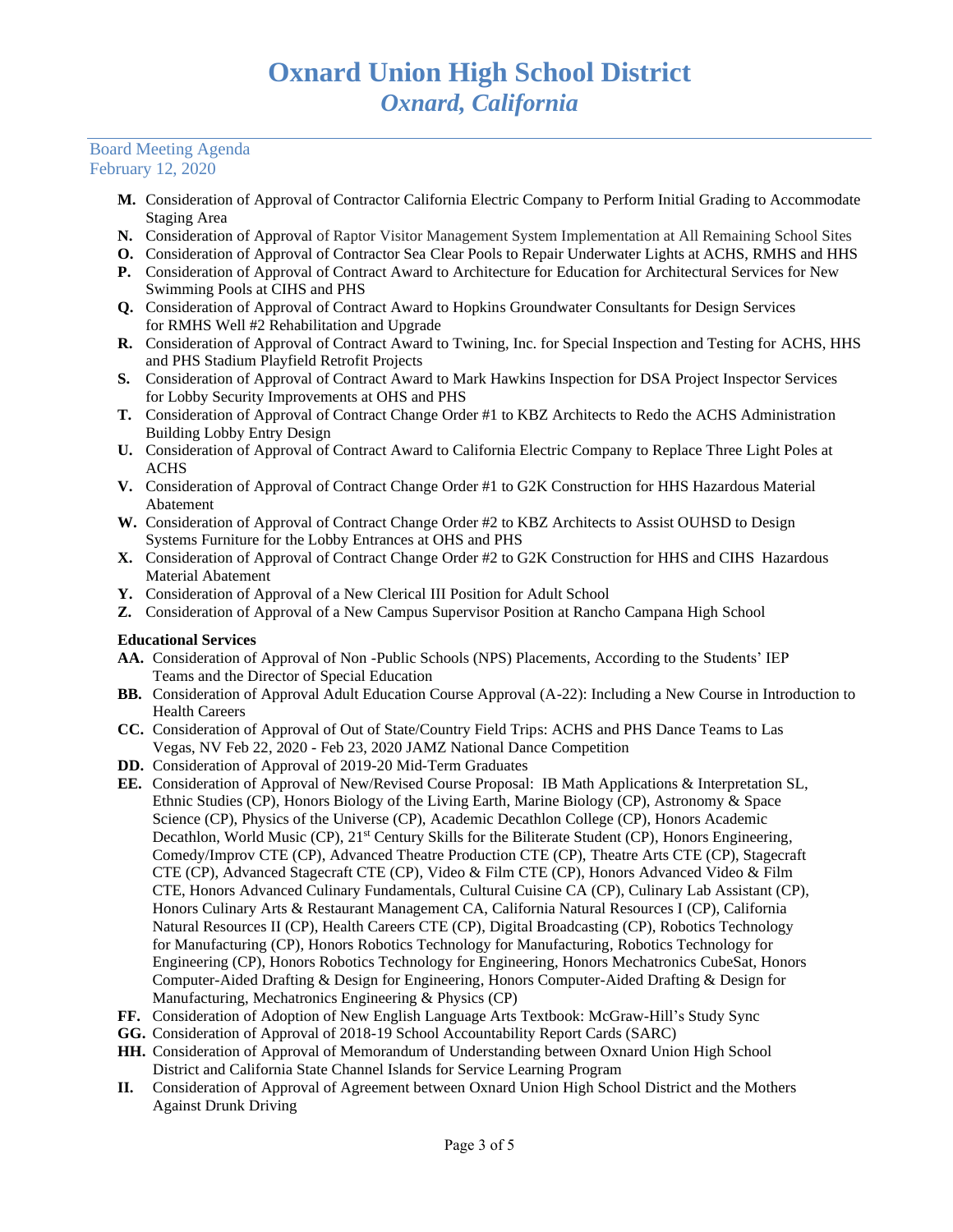#### Board Meeting Agenda February 12, 2020

- **JJ.** Consideration of Renewal of Agreement between Oxnard Union High School District and Kathy Beckham
- **KK.** Consideration of Approval of Stipulated Student Expulsions by Agreement of the School Principal, the Student, and the Students' Parent/Guardian, as per Board Policy 5144, Section 22
- **LL.** Consideration of Approval of a Hearing Panel's Recommendation to Expel a Student as per Board Policy 5144 and Education Code 48918

## **Human Resources**

**MM.**Consideration of Approval of Personnel Items

## **Board Policies**

- **NN.** Consideration of Revision of Oxnard Union High School District Board Bylaw 9310: *Board Policies*  [Second Reading]
- **OO.** Consideration of Approval of the Revisions to Board Bylaw 9312: *Board Bylaws*, as presented, and that a New Board Bylaw 9311: *Administrative Regulations* be adopted, [First Reading]
- **PP.** Consideration of Approval of Revision of Board Policy and Administrative Regulation 5144: *Student Discipline* [First Reading]
- **QQ.** Consideration of Adoption of New Board Policy and Administrative Regulation 5144.1: *Suspension and Expulsion/Due Process* [First Reading]
- **RR.** Consideration of Adoption of New Administrative Regulation 5144.2: *Suspension and Expulsion/Due Process (Students with Disabilities)* [First Reading]
- **SS.** Consideration of Adoption of New Board Policy 5145.11:*Questioning by Law Enforcement* [First Reading]
- **TT.** Consideration of Revision of Board Policy 5146: *Married/Pregnant/Parenting Students* [First Reading]
- **UU.** Consideration of Approval of Revision of Board Policy 3452: *Student Activity Funds* [Second Reading]
- **VV.** Consideration of Adoption of New Board Policy 5131.4: *Student Disturbances* [Second Reading]
- **WW.** Consideration of Adoption of New Administrative Regulation 5131.41 *Use of Seclusion & Restraint*  [First Reading]
- **XX.** Consideration of Revision of Board Policy 5131.7: *Weapons and Dangerous Instruments* [Second Reading]
- **YY.** Consideration of Adoption of New Board Policy 5137: *Positive School Climate* [Second Reading]
- **ZZ.** Consideration of Approval of Revision to Board Policy 2110: *District Office Organizational Chart* and Board Policy 2111: *Site Organizational Chart* [First Reading]
- **AAA.** Consideration of Approval of Revision of Board Bylaw 9270: *Conflict of Interest* [First Reading]
- **BBB.** Consideration of Approval of Revision of Board Policy 2300: *Conflict of Interest Code* [First Reading]

# **14. ACTION ITEMS**

# **Business Services**

- **B.** Consideration of Adoption of Board Resolutions #20-06 and #20-07Authorizing Filing of State School Facility Program Funding Application Documents and Identifying District Representatives for Funding Applications
- **C.** Consideration of Adoption of Board Resolution #20-08 Authorizing Filing of State School Facility Program Funding Eligibility Documents
- **D.** Consideration of Approval of Renewal Agreement to Eide Bailly LLP for Auditing Services
- **E.** Consideration of Adoption of Board Resolution #20-10 Approving Preliminary Official Statement Relating to the Issuance and Sale of 2020 Refunding General Obligation Bonds for the Purpose of Refinancing Outstanding General Obligation Debt of the District

## **Educational Services**

**F.** Consideration of Adoption of Resolution #20-05 Declaring the Month of February as Black History Month

## **Board of Trustees**

**G.** Consideration of Approval of the Election of a Representative to the CSBA Delegate Assembly from the District Region or Subregion